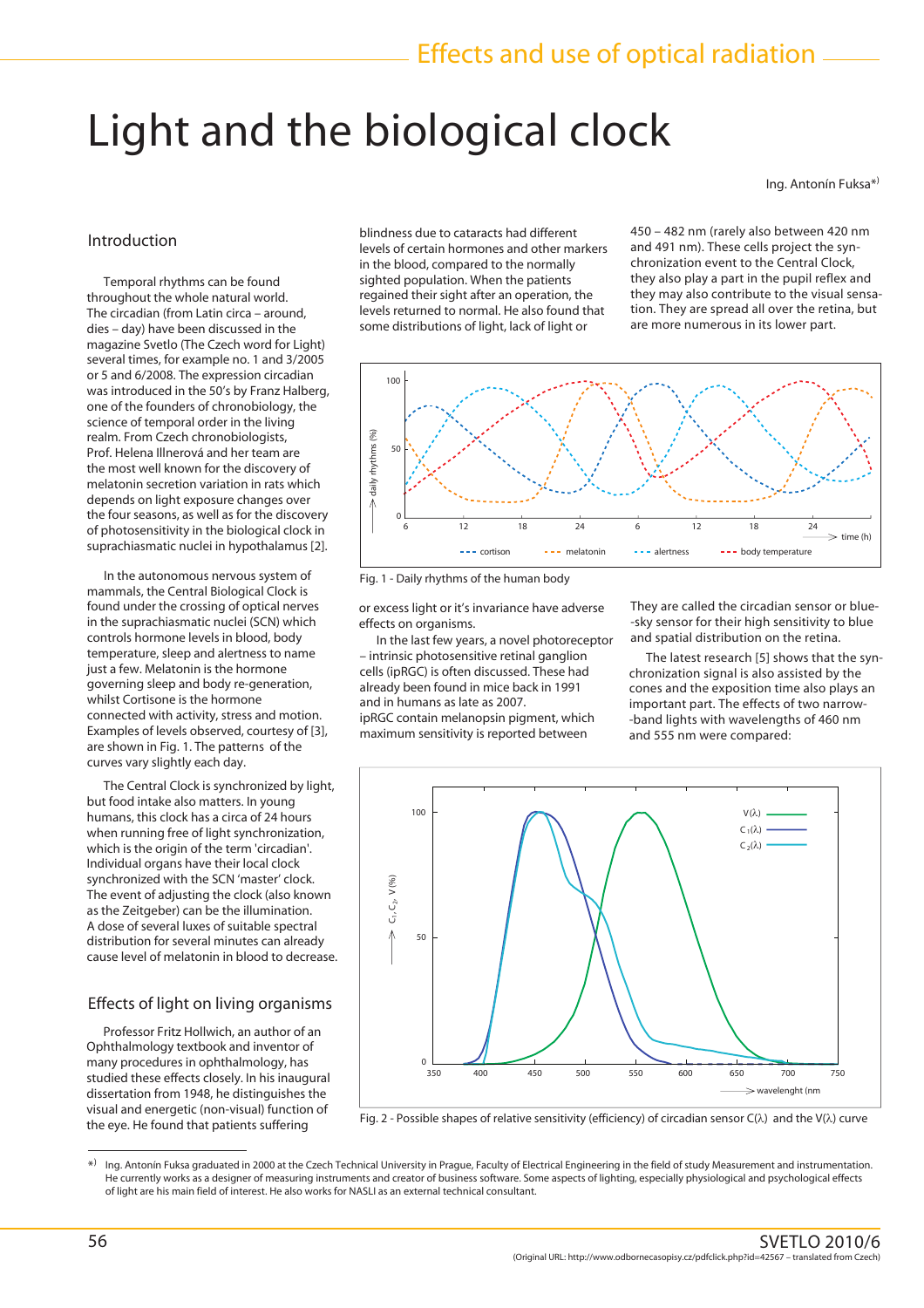# Effects and use of optical radiation

their initial effect on melatonin decrease was almost the same, however, in the case of the green light, the effect ceased after about 90 minutes, while the blue light effect persisted.  $C_1(\lambda)$  hence shows the long-term sensitivity while the  $C_2(\lambda)$  takes the short-term effects into account. Two effects are observed: melatonin level decrease and phase-shift of the Central Clock.

 In [6] and [7], a construction of circadian dosimeter (Daysimeter, LuxBlick) is described. It's a small instrument that are worn like spectacles. Two photodiodes are used as sensors, one corrected by a filter to V(λ) and the second to C(λ). Measured values are stored along with timestamps in intervals of tens of seconds. Analysis of the data can show whether the user gets a sufficient dose of the light affecting the nervous system and whether or not he/she is disturbed by light at night. Critical points can be localized in time so a remedy may be suggested. Data from additional sensors like an accelerometer or a thermometer can make interpretation of the light data easier.

 Decreasing of the melatonin level in the morning and keeping it low during the day is naturally beneficial as it starts a number of processes that lead to higher alertness, activity and concentration. Light sources of higher chromatic temperature can provide spectrum rich in the circadian-efficient band. According to the Kruithoff curve, we can expect the users to require higher levels of light in their place of work, which can be also aided by local luminaries. Higher illuminance and higher chromatic temperature can have tangible economical output in the workplace thanks to a better quality of workmanship [8], lowering stress [4], better use of work time or lowering sick leave.

 Melatonin is a hormone of sleep and regeneration of the organisms. It scavenges free radicals and kills cancer cells in the body. So it's most beneficial to let it do its job undisturbed during the night. The means for lowering the disturbing night light include a more sophisticated design of street lamps, curtains, window blinds, shutters or red night light.

White LEDs are mostly blue LEDs with a phosphor that converts part of the blue light into yellow, which then mixes with blue making white. This introduces a risk of disturbing the night dark by LED streetlights. Blue light gets far more scattered in the atmosphere than the longer wavelengths, so disturbing scattered light should also be considered. According to [9], LEDs with a low chromatic temperature (2,600 K) are suitable for street lighting. However, even in this case, the portion of circadian-efficient light is three to four times higher than in the more commonly used high-pressure sodium lamps. (Tab. 1)

| Light source |                       | Specification            | $A_c(-)$  |
|--------------|-----------------------|--------------------------|-----------|
| daylight     |                       | D65                      | 100       |
| black body   |                       | 2700 K                   | 36        |
|              |                       | 4 000 K                  | 64        |
|              |                       | 5 000 K                  | 82        |
|              |                       | 6500K                    | 100       |
|              |                       | 8 000 K                  | 116       |
|              |                       | 20 000 K                 | 156       |
|              |                       | 100 000 K                | 181       |
| fluorescent  | warm white 827        | 2700K                    | 27        |
|              | cool white 840        | 4 000 K                  | 55        |
|              | daylight 95           | 5 000 K                  | 83        |
|              | cool daylight 965     | 6500K                    | 95 to 105 |
|              | blue                  | <b>Philips TL-D Blue</b> | 740       |
| incandescent | general               | 2800K                    | 36        |
|              | halogen               | 2 900 K                  | 40        |
| <b>LED</b>   | warm white            | 2850K                    | 36        |
|              | cool white (daylight) | 6800K                    | 90        |
|              | blue                  | 450 nm                   | 875       |
|              | green                 | 520 nm                   | 52        |
|              | red                   | 630 nm                   | 0.4       |
| arc lamp     | sodium                | high pressure            | 8 to 13   |
|              | sodium                | low pressure             | 0.2       |
|              | metal halide 942      | 4 200 K                  | 69        |
|              | metal halide 965      | 6500K                    | 100       |

#### Table 1 – Examples of Ac values

### Calculation and Measurement

 Circadian values are introduced in parallel with photometric values in [10]. Function V(λ) is replaced with C(λ) and index c is used with the values. In this way, we can consider 'circadian illuminance' for example.

 Circadian illuminance can be measured with a luxmeter corrected to circadian efficiency C(λ). For coarse relative measurements, a Lee #120 gel filter can be used. Another option calculation from the spectrum or establishing a factor to convert 'photopic lumens' to 'circadian lumens' for a given light source. A factor of circadian efficiency  $a_{CV}$  (German zircadianer Wirkungsfaktor) is introduced [10]. This is calculate for light of relative spectral distribution of power according to Equation 1.

 $a_{cv}\lbrace X(\lambda)\rbrace = \frac{K_m \int\limits_{380}^{780} X(\lambda) C(\lambda) d\lambda}{K_m \int\limits_{\infty}^{780} X(\lambda) V(\lambda) d\lambda}$ (1)

 acv is a factor for converting photopic values into circadian values for a given light source. It can be used to compare different lights or light sources from the perspective of their effect on our nervous system.

The shape of the curve  $C(\lambda)$  and the area under it are not exactly known yet.

 This is why another factor can be introduced to allow comparison of the results calculated with presently known shape of  $C(\lambda)$  and those based on an updated C(λ) in future. The factor can be defined in different ways, for example the equality of areas under  $C(\lambda)$  and under V(λ) or by equality of luminous and circadian flux for CIE illuminant A (incandescent bulb model) [10]. The option proposed here for discussion is Circadian Activation Index  $A<sub>C</sub>$  (CAI). Its value is defined = 100 for CIE D65 illuminant.

Ac is calculated according to Equation 2.

$$
A_c\{X(\lambda)\} =
$$
  
\n
$$
K_m \int_{380}^{780} X_{D65}(\lambda) V(\lambda) d\lambda
$$
  
\n
$$
= 100 \frac{380}{780} a_{cv} \{X(\lambda)\} \approx
$$
  
\n
$$
K_m \int_{380}^{80} X_{D65}(\lambda) C(\lambda) d\lambda
$$
  
\n
$$
\approx 106.25 a_{cv} \{X(\lambda)\}
$$
  
\n(2)

 Ac makes it easy to compare the impact of different lights on the nervous system. For the reference light – daylight – it has a value of 100. Values for some common light sources and black body temperatures are tabulated in Table 1.

 Besides the daily rhythms, physiological rhythms of high/low tide, weekly rhythms, lunar and annual rhythms are known. Lack of light during winter contributes to sleepiness and need for longer sleep,